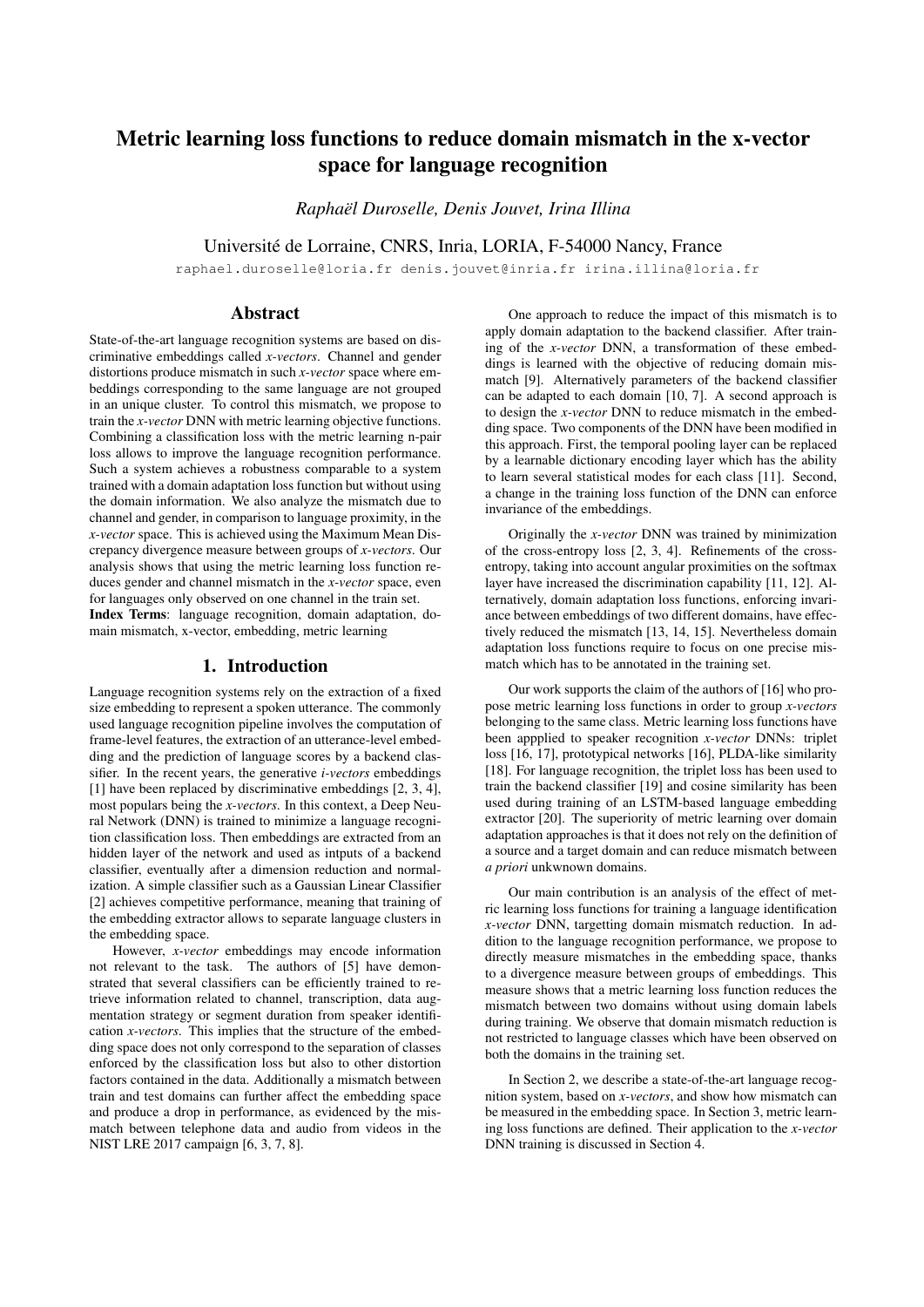## 2. Analysis of an *x-vector* based language recognition system

In this section, we describe an *x-vector* based system [3, 4] for the task of language recognition on the NIST LRE 2011 corpus [21]. Since a significant part of the errors of the system are attributed to a channel mismatch in the embedding space, we introduce language discriminability and channel mismatch as a way to evaluate the quality of language identification embeddings.

## 2.1. System description

The language recognition system is constituted of the following components:

- a CNN-based speech activity detector, trained on the RATS SAD corpus [22].
- a multililingual stacked bottleneck features extractor. We used the model from [23], trained on 17 languages of the Babel corpus.
- a TDNN-based embedding extractor with the architecture described in [4]. It is trained by minimization of the crossentropy loss by stochastic gradient descent with 51 languages of our training corpus, with speech segments of 2 to 4 seconds. Embeddings of dimension 512 are extracted from the antepenultimate layer (*segment6* layer in [4]). Following [3, 4], we apply four data augmentation strategies, adding artificial reverberation, noise, music and babble noise.
- a backend classifier, constituted of an LDA for dimension reduction, normalization, and a Gaussian Linear Classifier with shared covariance matrix [2].
- a multi-class calibration strategy [24].

### 2.2. Corpus description

Evaluation is performed on the test set of the NIST LRE 2011 campaign, constitued of 24 languages and 2 channels: telephone data and broadcast narrow-band speech [21]. Following the evaluation protocol, we trained our model on data from the previous NIST LRE evaluations contained in the LDC releases LDC2006S31, LDC2008S05, LDC2009S05, LDC2009S04, LDC2014S06 and LDC2018S06. The training set contains 51 languages, with data coming either from both or from only one of the two target channels.

One key property of this corpus is that only 7 of the 24 languages of the test set are present in the train set in both channels (see Table 1). This implies that a channel independent class representation is necessary for good generalization to the test set.

### 2.3. Language recognition metrics

Standard multiclass detection cost functions are called minimum detection cost function (minDCF) and actual detection cost function (actDCF). We also compute the equal error rate (EER). In addition, following the NIST LRE 2011 protocol, we measure detection performance for language pairs. Detection costs are computed with the NIST LRE 2011 values:  $P_{Target} = 0.5$  and  $C_{Miss} = C_{FA} = 1$ .

For every language pair, a detection cost is computed. The overall performance is the average of the costs of the 24 pairs with highest minDCF for segments of 30 seconds. Two metrics are computed: minimum average pair detection cost (minAPD) and actual average pair detection cost (actAPD), depending on

whether the detection threshold is chosen to minimize the cost on the test set or chosen by the calibration module [25].

#### 2.4. Domain mismatch in the language embedding space

In this work, we investigate the impact of the training loss of the *x-vector* extractor over the structure of the *x-vector* space. An ideal embedding extractor for language identification should group *x-vectors* according to the language class. Consequently mismatch incurred in the *x-vector* space by distortion factors should be less than the divergence between different languages. Mismatch in the *x-vector* space can be measured with a divergence  $D$  between groups of embeddings. In this work we use the Maximum Mean Discrepancy (MMD) based on the kernel  $k(x, y) = -||x-y||_2$  as a scale free measure of divergence between clouds of points [26]. We use the GPU implementation of the authors of [27].

We will now define language discriminability as well as channel and gender mismatch. For a language  $L$  and a condition  $C$  - Telephone (T), Broadcast (B), Female (F) or Male (M) - we use the notation  $X^{L,C}$  for the set of *x-vectors* corresponding to recordings of these language and condition. Then we define language discriminability  $\mathcal{D}_{\text{Language}}(L, C)$  for the language L and condition C as the smallest divergence with a group of *x-vectors* from another language and the same condition:

$$
\mathcal{D}_{\text{Language}}(L, C) = \min_{L' \neq L} D(X^{L, C}, X^{L', C}) \tag{1}
$$

It has to be compared to the mismatch caused by the distortion factors for embeddings of the language  $L$ . Thus we define channel mismatch  $\mathcal{D}_{\text{Channel}}(L)$  and gender mismatch  $\mathcal{D}_{\text{Gender}}(L)$ for language  $L$  as:

$$
\mathcal{D}_{\text{Channel}}(L) = D(X^{L,\text{Telephone}}, X^{L,\text{Broadcast}})
$$
 (2)

$$
\mathcal{D}_{\text{Gender}}(L) = D(X^{L,\text{Female}}, X^{L,\text{Male}})
$$
\n(3)

## 3. Metric learning for x-vector extractor

To reduce the impact of distortion factors in the embedding space, we investigate metric learning for training of the x-vector extractor. Metric learning enables extraction of representations which preserve meaningful distances between samples. For a classification task, it can be viewed as designing representations such that two samples belonging to the same class are closer to each other than two samples from different classes. When representations are embeddings extracted from a deep neural network, deep metric learning can be achieved by using a loss function that measures distances between embeddings.

In this work, we experiment with different loss functions to train a language identification *x-vector* DNN.

#### 3.1. Metric learning loss functions

We evaluate two commonly used metric learning loss functions for training the *x-vector* DNN: triplet loss and n-pair loss.

Triplet loss [28] operates on pairs of samples. It aims at enforcing that pairs of samples from the same class are closer from each other than pairs from different classes. For an embedding extractor  $f(.)$ , an anchor x, a positive sample  $x^+$  from the same class as  $x$ , a negative samples  $x^-$  from a different class, the triplet loss is given by:

$$
\mathcal{L}_{\text{triplet}} = \max(0, \|f(x) - f(x^+)\|_2^2 - \|f(x) - f(x^-)\|_2^2 + m)
$$
\n(4)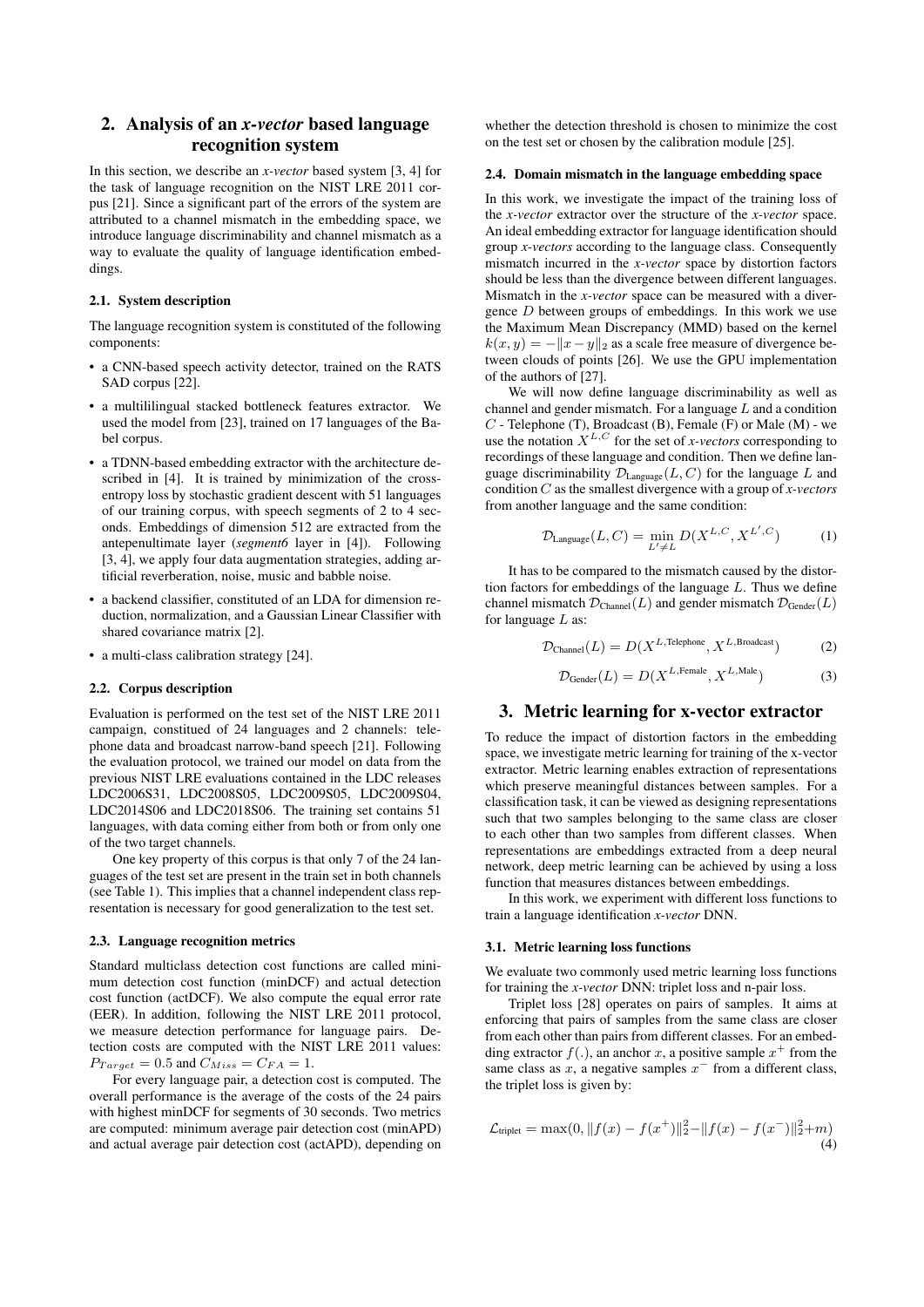Table 1: *Distribution of the languages with respect to their presence in the train and test sets, and the channels in which they occur.*

| Presence in      | present in the test set          | present in the test set         | not present in the test set                    |
|------------------|----------------------------------|---------------------------------|------------------------------------------------|
| the train set    | in both channels                 | in a single channel only        |                                                |
| present on both  | $G_A$ : American English, Farsi, |                                 | Arabic Egyptian, Arabic (unknown dialect),     |
| channels in the  | Hindi, Mandarin,                 |                                 | Cantonese, French, Korean,                     |
| train set        | Russian, Spanish, Urdu           |                                 | Vietnamese                                     |
| only telephone   | $G_T$ : Bengali, Czech,          | Arabic Iraqi, Arabic Levantine, | German, Indonesian, Italian, Japanese,         |
| data in the      | Indian English, Lao,             | Arabic Maghrebi                 | Min Nan Chinese, Tagalog, Wu Chinese           |
| train set        | Panjabi, Polish,                 |                                 |                                                |
|                  | Slovak, Tamil, Thai              |                                 |                                                |
| only broadcast   | $G_B$ : Dari, Pashto, Turkish,   | Arabic MSA                      | Amharic, Azerbaijani, Belarusian, Bosnian,     |
| narrow-band data | Ukrainian                        |                                 | Bulgarian, Croatian, Georgian, Haitian, Hausa, |
| in the train set |                                  |                                 | Portuguese, Romanian, Swahili, Tibetan, Uzbek  |

where  $m$  is a margin parameter experimentally selected on a validation set. We used the value  $m = 1$  in our experiments.

We also evaluate a robust version of metric learning with multiple negative examples: n-pair loss [29, 30]. This loss function uses  $N-1$  negative samples  $\{x_i^-\}_{i=1}^{N-1}$  belonging to each of the other classes. It is given by:

$$
\mathcal{L}_{\text{n-pair}} = \log(1 + \sum_{i=1}^{N-1} e^{f(x)^T f(x_i^-) - f(x)^T f(x^+)}) \tag{5}
$$

where  $f(a)^T f(b)$  is the canonical scalar product between two embeddings  $f(a)$  and  $f(b)$ . We used the train corpus described in Table 1 with  $N = 51$  languages.

#### 3.2. Baseline loss functions

Metric learning loss functions are compared to two classification loss functions: the traditional cross-entropy loss (CE) and the newly introduced additive angular margin softmax loss (AAM) [31, 12].

Moreover, the mismatch reduction capability of metric learning is compared to a domain adaptation loss function which uses the domain information: cross-entropy regularized with Maximum Mean Discrepancy between telephone and broadcast channels. The efficiency of this loss function to reduce the domain mismatch has been demonstrated in [15]. Here we use the kernel  $k(x, y) = -||x - y||_2$ , to be consistent with the mismatch measure.

## 4. Results

Several language recognition systems have been trained on the NIST LRE2011 corpus with the recipe described in Section 2. The systems only differ by the loss function used to train the embedding extractor.

#### 4.1. Language recognition performance

Table 2 presents performance of the trained systems over the test set of the NIST LRE 2011 corpus, for the three segment durations. Embedding extractors have been trained with segments of two to four seconds and a specific backend classifier has been trained for each segment duration. We train two systems with a metric learning loss only: triplet or n-pair loss. Then two systems are trained with classification losses: crossentropy and AAM-softmax. Finally each classification loss is combined with the metric learning n-pair loss (by summation of the losses). We compare the trained systems with a MMD based domain adaptation regularization of the cross-entropy loss [15].

First, the baseline system trained with cross-entropy (line 'CE' in Table 2) achieves a competitive performance in comparison with the best systems submitted to the evaluation NIST LRE 2011 [32], which get values of actAPD of the order 8%, 12% and 22% for segments of respectively 30 s, 10 s and 3 s. Moreover the comparison with top-leading individual systems [25] confirms the superiority of *x-vector* systems trained with data augmentation over *i-vector* approaches. The recently introduced AAM-softmax loss improves over this baseline. Domain adaptation with MMD loss is useful but uses more information during training.

Using only a metric learning loss function (triplet or n-pair) allows to train an *x-vector* DNN, but with poorer performance than a classification loss. The use of several negative samples for the n-pair loss improves over the sampling of only one negative example for triplet loss. The best performance is achieved by combination of classification losses with n-pair loss. We hypothesize that n-pair loss reduces the impact of distortion factors in the embedding space. In the next two subsections, we measure this effect.

#### 4.2. Channel mismatch

We evaluate the quality of embeddings by measuring and comparing language discriminability with channel mismatch. We use the MMD divergence between groups of x-vectors computed on 10 second speech segments. We average the values by groups of languages (see Table 1): languages present on both channels  $(G_A)$ , languages only present on the telephone channel  $(G_T)$ , languages only present on the broadcast channel  $(G_B)$  in the train set.

Figure 1 displays mismatches for three types of systems: two systems trained with a classification loss (cross-entropy, AAM-softmax), a system trained with a domain adaptation strategy (cross-entropy with MMD) and two systems trained with metric learning (cross-entropy and n-pair, AAM-softmax and n-pair). The scale of the MMD varies across different systems and only the relative values of language discriminability and channel mismatch is relevant. To allow a fair comparison, we normalize all divergences of each system by dividing them by the average language discriminability on the telephone channel  $\mathcal{D}_{\text{Language}}(L, T)$  for languages of the group  $G_A$ .

For a baseline system trained with cross-entropy, channel mismatch has the same magnitude as language discriminability for languages observed on both channels and is superior for languages observed on only one channel. The same observation can be made for the AAM-softmax loss. When using the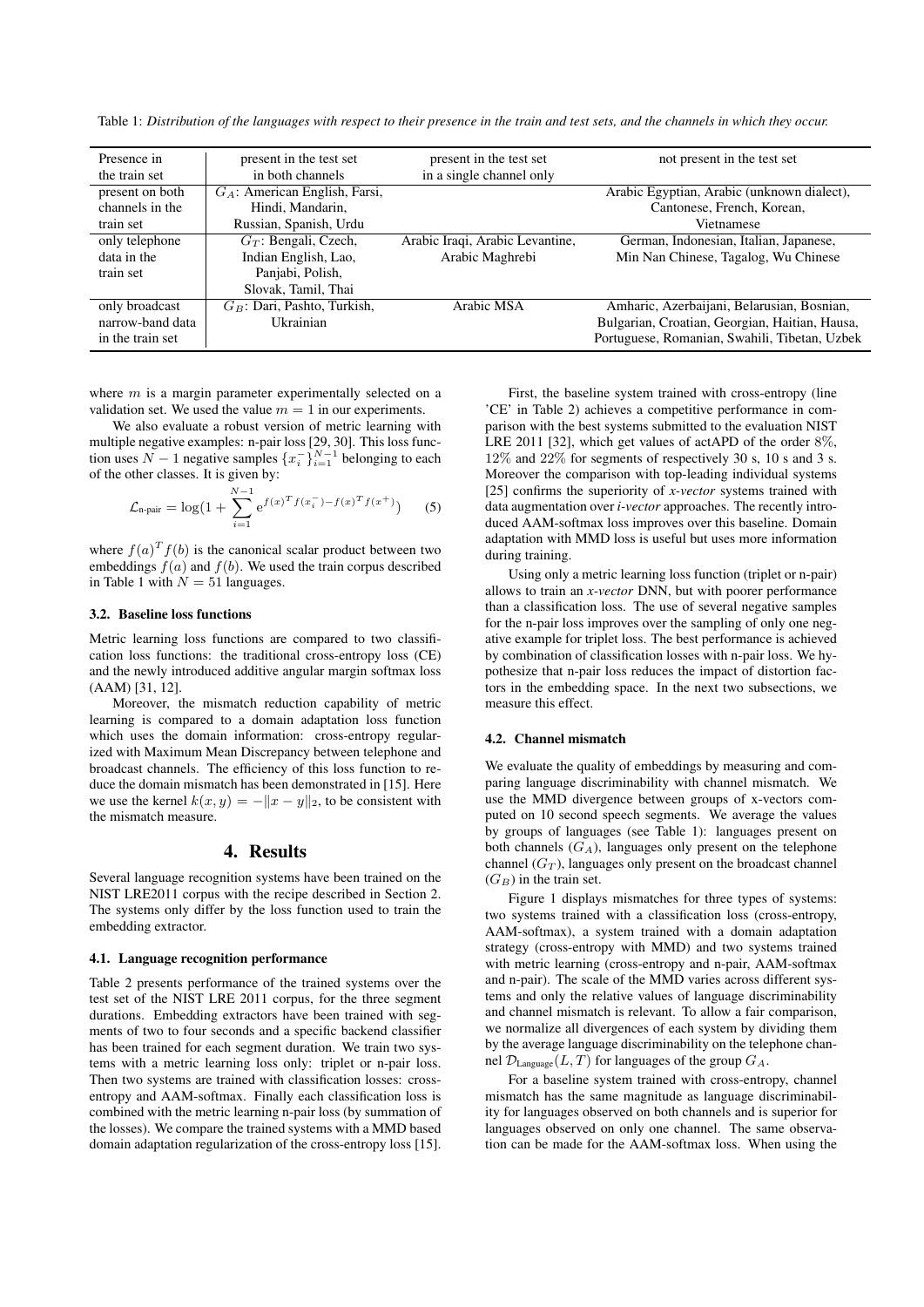|                | Performance $(\%)$ for different test segment durations |      |     |                   |            |            |      |            |      |           |            |         |            |      |      |
|----------------|---------------------------------------------------------|------|-----|-------------------|------------|------------|------|------------|------|-----------|------------|---------|------------|------|------|
|                | 30 seconds                                              |      |     |                   |            | 10 seconds |      |            |      | 3 seconds |            |         |            |      |      |
|                | <b>APD</b>                                              |      |     | EER<br><b>DCF</b> |            | <b>APD</b> |      | <b>DCF</b> |      | EER       | <b>APD</b> |         | <b>DCF</b> |      | EER  |
| Loss function  | mın                                                     | act  | min | act               |            | min        | act  | min        | act  |           | min        | act     | min        | act  |      |
| triplet        | 12.5                                                    | 15.9 | 5.7 | 9.3               | 6.1        | 19.9       | 23.5 | 9.6        | 12.2 | 10.2      | 29.7       | 32.4    | 19.1       | 20.5 | 19.6 |
| n-pair         | 9.8                                                     | 12.8 | 3.8 | 6.9               | 4.2        | 15.6       | 20.6 | 6.6        | 9.1  | 7.1       | 22.6       | 27.9    | 13.6       | 15.0 | 14.0 |
| <b>CE</b>      | 6.5                                                     | 8.7  | 2.8 | 5.7               | 3.1        | 11.7       | 15.3 | 5.2        | 7.1  | 5.5       | 20.2       | 22.9    | 11.3       | 12.4 | 11.6 |
| CE and MMD     | 6.4                                                     | 8.7  | 2.7 | 4.2               | 3.0        | 11.1       | 14.2 | 4.8        | 6.2  | 5.2       | 21.2       | 23.9    | 12.6       | 13.7 | 13.0 |
| CE and n-pair  | 6.2                                                     | 9.2  | 2.6 | 5.3               | <b>3.0</b> | 10.8       | 15.3 | 4.7        | 6.2  | 5.1       | 21.0       | 24.7    | 12.2       | 13.8 | 12.7 |
| AAM            | 4.8                                                     | 6.6  | 2.1 | 4.8               | 2.4        | 9.3        | 11.5 | 4.2        | 6.1  | 4.6       | 19.1       | 21<br>6 | 117        | 13.0 | 12.1 |
| AAM and n-Pair | 4.5                                                     | 6.9  | 2.1 | 4.6               | 2.4        | 8.8        | 11.4 | 4.1        | 5.8  | 4.5       | 18.2       | 21.1    | 11.6       | 13.0 | 12.0 |

Table 2: *Performance of the language recognition systems. The x-vectors DNN was trained with different loss functions.*



Figure 1: *Language discriminability and channel mismatch, averaged by groups of languages, see Table 1. Divergences are measured for segments of 10 seconds and normalized for each system with the average value of*  $\mathcal{D}_{\text{Lanquare}}(L, T)$  *on*  $G_A$ *.* 

domain information during training, the MMD loss function reduces the channel mismatch in comparison with language discriminability, especially for languages observed on both channels  $(G_A)$ .

Metric learning achieves a similar effect without using domain information during training. For an *x-vector* DNN trained with the combination of cross-entropy and n-pair loss, channel mismatch is inferior to language discriminability for languages observed on both channels. Both divergences have the same order of magnitude for languages observed on only one channel.

#### 4.3. Gender mismatch

Figure 2 displays language discriminability and gender mismatch, averaged over the 24 languages of the test set. As for channel mismatch, gender mismatch is more important than language discriminability for the systems trained with classification loss functions. N-pair loss reduces this mismatch without using gender information. As expected, the system trained with MMD loss does not reduce the gender mismatch because it has been designed only to reduce the channel mismatch. Metric learning reduces a mismatch in the embedding space, even if this mismatch is unknown to the designer of the system. This makes metric learning a fundamental tool to improve robustness of language identification embeddings.



Figure 2: *Language discriminability and gender mismatch, averaged over all languages. Divergences are measured for segments of 10 seconds and normalized for each system with the average value of* D*Language*(L, F)*.*

## 5. Conclusion

We investigated metric learning objective for training of the *x-vector* DNN in a language recognition system. We showed that the combination of the n-pair loss with a classification loss reduces the mismatch between *x-vectors* from telephone and broadcast channels, even for languages which have only been observed on one of the two channels in the train set. Consequently the overall language recognition performance is improved compared to training only with a classification loss. Metric learning achieves similar performance as regularization of the embedding extractor with a domain adaptation loss but without using domain labels during training. It has the ability to reduce an *a priori* unknown mismatch, as evidenced for gender.

## 6. Acknowledgements

Experiments presented in this paper were carried out using the Grid'5000 testbed, supported by a scientific interest group hosted by Inria and including CNRS, RENATER and several Universities as well as other organizations (see https://www.grid5000.fr). This work has been partly funded by the French Direction Générale de l'Armement.